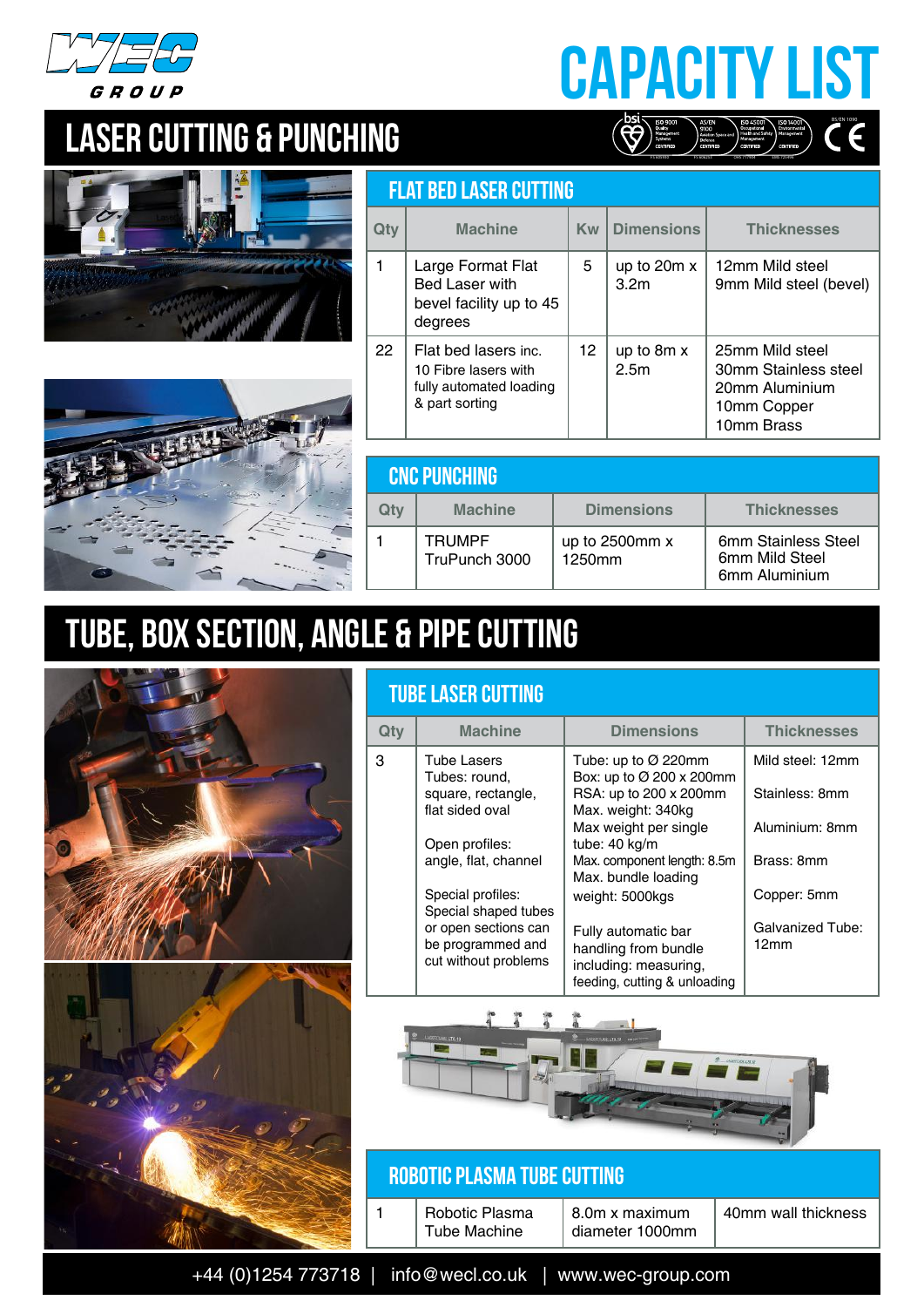## high definition PLASMA CUTTING

| Qtv | <b>Machine</b>                                                         | <b>Dimensions</b>                                                                                            | <b>Thicknesses</b> |
|-----|------------------------------------------------------------------------|--------------------------------------------------------------------------------------------------------------|--------------------|
|     | <b>High Definition</b><br>Plasma Cutting<br>Machine                    | Twin head cutting<br>Large format cutting area<br>$25m \times 5m$<br>Bevel cutting facility to 40<br>degrees | 40 <sub>mm</sub>   |
|     | <b>High Definition</b><br>Multi Bevel Plasma<br><b>Cutting Machine</b> | $10m \times 2.5m$<br>Chamfered edges up to $\pm$<br>50 degrees<br>'True Hole' Technology                     | 50 <sub>mm</sub>   |



## DYNAMIC WATERJET CUTTING

| <b>WATERJET CUTTING</b> |                                     |                   |                                                        |  |
|-------------------------|-------------------------------------|-------------------|--------------------------------------------------------|--|
| Qty                     | <b>Machine</b>                      | <b>Dimensions</b> | <b>Thicknesses</b>                                     |  |
| 3                       | <b>Waterjet Cutting</b><br>Machines | Max 7.3m x 2.4m   | 200 <sub>mm</sub><br>(any material)<br>300mm aluminium |  |



## BENDING, FOLDING & PRESSING

#### Robotic Press Brake

1 | URSVIKEN 640 Tonne CNC Press 7.6m wide including 1 with 600kg capacity robotic handling & angle checking device

|    | <b>PRESS BRAKES</b>                               |  |  |  |  |
|----|---------------------------------------------------|--|--|--|--|
| 1  | URSVIKEN 640 Tonne CNC Press<br>7.6m wide         |  |  |  |  |
| 1  | <b>URSVIKEN 640 Tonne CNC Press</b><br>4.5m wide  |  |  |  |  |
| 16 | Press Brakes, capacity up to 4.2m<br>x 230 tonnes |  |  |  |  |
| 2  | URSVIKEN 200 Tonne CNC Press<br>4m wide           |  |  |  |  |
| 1  | URSVIKEN 64 Tonne Press 2m<br>wide                |  |  |  |  |
| 1  | Digibend 360 multi<br>purpose bender / former     |  |  |  |  |
| 1  | Euromac B#E2DO CNC DI-<br>GIBEND 720 L.2000       |  |  |  |  |



#### Additional Services

| CM2 Pyramid Rolls (CNC Rolling)        | <b>Sheet Metalwork</b>        |
|----------------------------------------|-------------------------------|
| 3m Rolling                             | <b>Rumblers</b>               |
| Hagerpress Fastener Insertion Machines | Vaqua Blasting                |
| <b>Belt Polishers</b>                  | Finishing                     |
| Guillotines                            | <b>Conventional Machining</b> |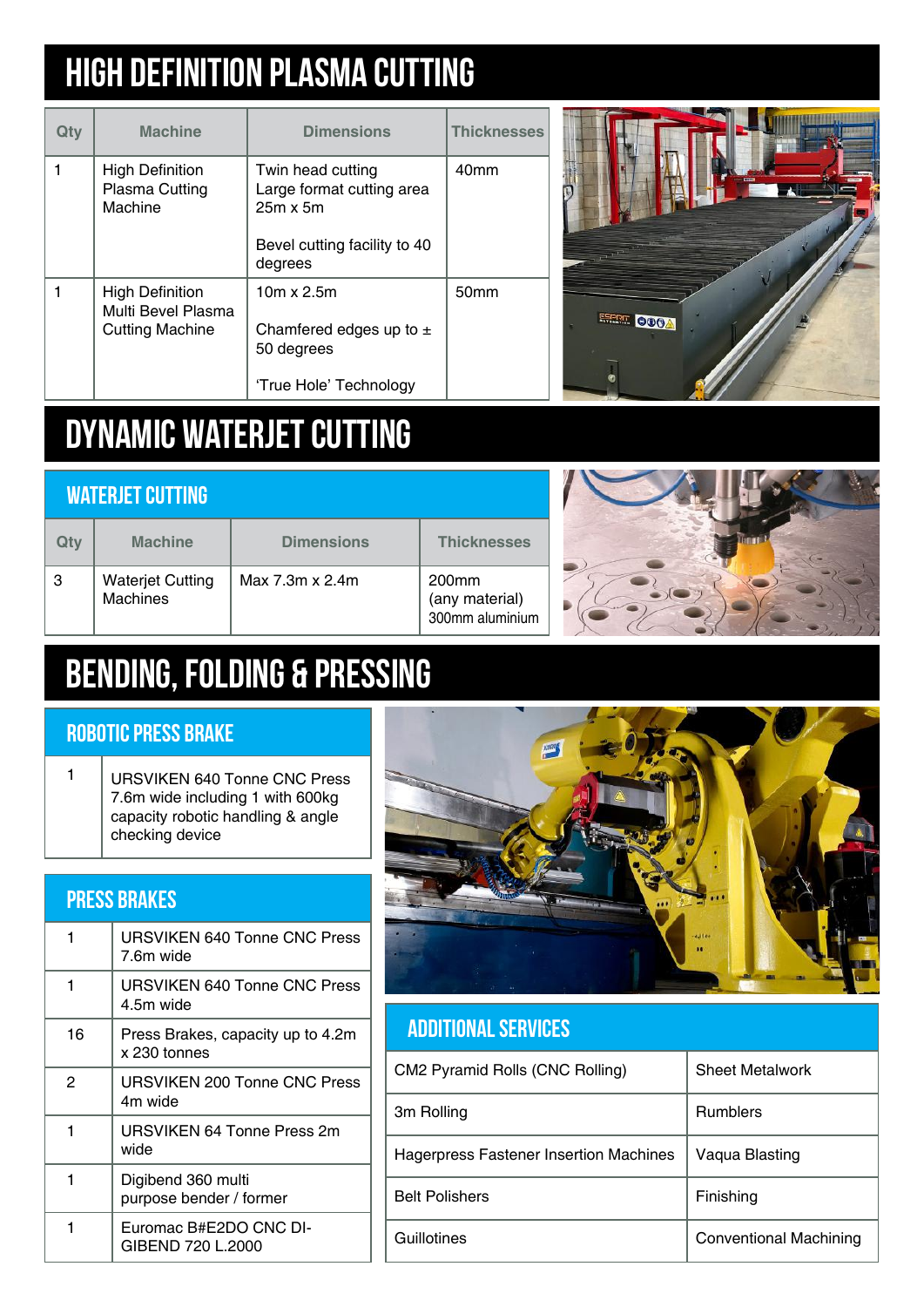## WELDING & FABRICATION

#### Coded Welding

We have over 150 skilled welders within the Group. **>** TIG **>** MIG **>** Sub Arc



# **WELD**  $ELL^2$

### Robotic MIG & TIG Welding

|    | <b>Machine</b>                                                                          |
|----|-----------------------------------------------------------------------------------------|
| 1  | Large Format Gantry Robot Welding Cell<br>(structures up to 8m long)                    |
|    | Automated Hull / Turret Welding System<br>(6 axis robotic arm with 90 degree down weld) |
| 10 | Robotic MIG & TIG welding cells                                                         |

## CNC MACHINING

| <b>CNC MILL/TURN</b> |                                             |                   |                   |  |
|----------------------|---------------------------------------------|-------------------|-------------------|--|
| Qty                  | <b>Machine</b>                              | <b>Diameter</b>   | Length            |  |
|                      | Mazak Integrex 300Y CNC Mill Turn<br>Centre | 350 <sub>mm</sub> | 900 <sub>mm</sub> |  |
|                      | Mazak Integrex 200 IVS                      | 250mm             | 700mm             |  |



#### CNC Milling (up to 11.5m length)

| Qty | <b>Machine</b>                              | X       | Y      | Z              |
|-----|---------------------------------------------|---------|--------|----------------|
| 1   | Correa Axia floor-type Milling Machine      | 11500mm | 1500mm | 2500mm +450mm  |
| 1   | Correa Axia floor-type Milling Machine      | 10000mm | 1500mm | 2000mm +450mm  |
| 1   | Asquith Butler Power Centre 500             | 8000mm  | 1500mm | 2000mm         |
| 1   | Hartford PRO3150 Blockbuster M/C Centre     | 3060mm  | 1560mm | 780mm          |
| 1   | Hartford Sword SW216 Dual Column M/C Centre | 2100mm  | 1600mm | 780mm (1070mm) |
| 1   | Hartford Super HCMC2082 Vertical M/C Centre | 2060mm  | 820mm  | 660mm          |
| 1   | MTE BF-3200 Universal Milling Machine       | 3000mm  | 1250mm | 1500mm         |
| 1   | CME Model FCM3000 CNC Bed Milling Machine   | 3000mm  | 1200mm | 2000mm         |
| 1   | CME Model FS2 CNC Bed Milling Machine       | 2000mm  | 1200mm | 1500mm         |
| 1   | Awea VP12 CNC Gantry Machining Centre       | 2000mm  | 1200mm | 760mm          |
| 1   | Mazak FJV 35/60 II                          | 2240mm  | 880mm  | 650mm          |
| 1   | HAAS VF-9/40                                | 2134mm  | 1016mm | 762mm          |
| 1   | HAAS VF-6/40SS                              | 1526mm  | 813mm  | 762mm          |
| 1   | Mazak VT C 20 CNC Machining Centre          | 1660mm  | 510mm  | 640mm          |
| 1   | <b>HAAS VF-4SS</b>                          | 1270mm  | 508mm  | 635mm          |
| 2   | <b>HAAS VF-4</b>                            | 1270mm  | 508mm  | 635mm          |
| 3   | Hartford Pro 1000 Heavy Duty                | 1000mm  | 600mm  | 630mm          |
| 1   | Mazak HCN 5000 - Twin Pallet 500mm x 500mm  | 700mm   | 700mm  | 700mm          |
| 1   | <b>HAAS VF1</b>                             | 508mm   | 406mm  | 508mm          |